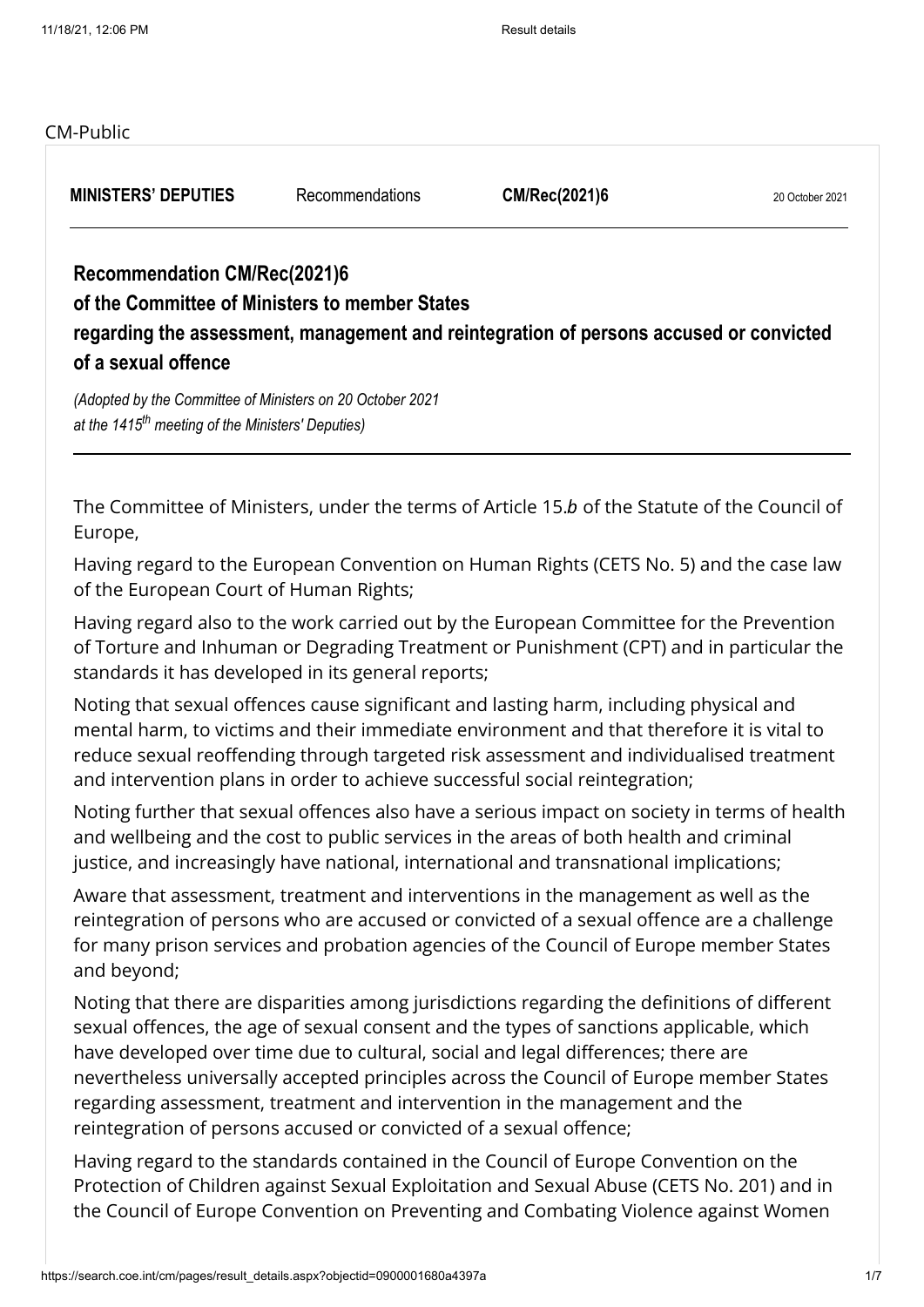and Domestic Violence (CETS No. 210) and in the Convention for the Protection of Individuals with regard to Automatic Processing of Personal Data (CETS No.108), as amended by its Protocol (CETS No. 223);

Having also regard to the standards contained in the recommendations of the Committee of Ministers of the Council of Europe, which relate to specific aspects of penal policy and practice and in particular Recommendations: [Rec\(2006\)2-rev](https://search.coe.int/cm/Pages/result_details.aspx?Reference=Rec(2006)2-rev) of the Committee of Ministers to member States on the European Prison Rules and [CM/Rec\(2010\)1](https://search.coe.int/cm/Pages/result_details.aspx?Reference=CM/Rec(2010)1) on the Council of Europe Probation Rules;

Further taking note of the following Recommendations: [Rec\(97\)12](https://search.coe.int/cm/Pages/result_details.aspx?Reference=Rec(97)12) on staff concerned with the implementation of sanctions and measures; [Rec\(2003\)22](https://search.coe.int/cm/Pages/result_details.aspx?Reference=Rec(2003)22) on conditional release (parole); [Rec\(2003\)23](https://search.coe.int/cm/Pages/result_details.aspx?Reference=Rec(2003)23) on the management by prison administrations of life sentence and other long‑term prisoners; [Rec\(2006\)13](https://search.coe.int/cm/Pages/result_details.aspx?Reference=Rec(2006)13) on the use of remand in custody, the conditions in which it takes place and the provision of safeguards against abuse; [CM/Rec\(2012\)5](https://search.coe.int/cm/Pages/result_details.aspx?Reference=CM/Rec(2012)5) on the European Code of ethics for prison staff; [CM/Rec\(2014\)3](https://search.coe.int/cm/Pages/result_details.aspx?Reference=CM/Rec(2014)3) concerning dangerous offenders; [CM/Rec\(2014\)4](https://search.coe.int/cm/Pages/result_details.aspx?Reference=CM/Rec(2014)4) on electronic monitoring; [CM/Rec\(2017\)3](https://search.coe.int/cm/Pages/result_details.aspx?Reference=CM/Rec(2017)3) on the European Rules on community sanctions and measures; and [CM/Rec\(2018\)8](https://search.coe.int/cm/Pages/result_details.aspx?Reference=CM/Rec(2018)8) concerning restorative justice in criminal matters;

Recommends that governments of member States:

be guided in their legislation, policies and practice by the rules contained in the appendix to this recommendation;

- ensure that this recommendation and its explanatory memorandum are translated and disseminated as widely as possible and specifically among judicial authorities, the police, prison services and probation agencies, victim protection agencies and relevant professional organisations and associations.

Appendix to Recommendation CM/Rec(2021)6

## I. SCOPE AND DEFINITIONS

This recommendation applies only to adults accused or convicted of a sexual offence, including when they are managed in relation to the execution of a sanction or measure imposed following a sexual offence; it does not apply to children accused or convicted of a sexual offence.

## Definitions used for the purpose of this recommendation

Sexual offence: any act or behaviour of a sexual nature or intent that is subject to criminal sanctions or measures under national law. A sexual offence may involve physical, emotional or psychological pressure or violence and may be a contact offence (such as rape, or sexual assault, including touching) or a non‑contact offence (such as grooming, exhibitionism, voyeurism or creating, downloading or viewing child sexual abuse imagery).

Accused of a sexual offence: a person who has been charged with a sexual offence but has not yet been convicted or sentenced and who may or may not be remanded in custody pending possible conviction.

Convicted of a sexual offence: a person who has been prosecuted and sentenced for a sexual offence.

Risk: The likelihood or threat of future commission of a sexual offence or any other offence.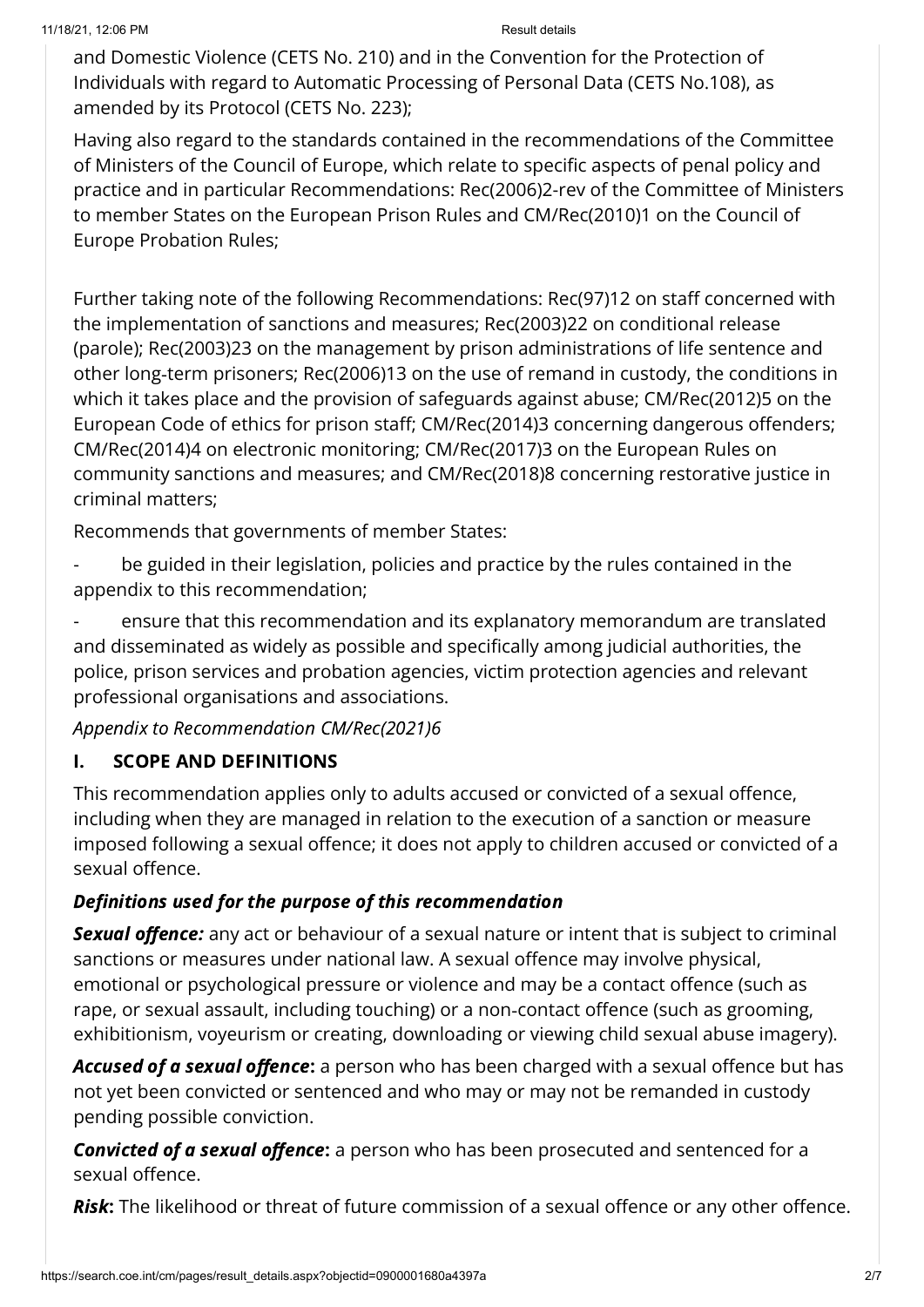**Risk assessment:** the formalised process by which risk is assessed by professionals (individuals appropriately trained and qualified to work with persons accused or convicted of a sexual offence): it examines the nature, seriousness and pattern of offences; it identifies the characteristics of the individual, including risk-related and protective factors that may have had an impact on offending behaviour; and it informs appropriate decision‑making by the responsible authorities with the aims of facilitating and evaluating their interventions and/or treatment and their management of persons in detention and under probation and reducing the risk of future commission of a sexual offence or any other offence.

**Risk management:** the process of selecting and applying a range of interventions and/or treatment measures in prison and probation settings, including in the post-release period or in the context of preventive supervision, with the aim of reducing the risk of future commission of a sexual offence or any other offence and supporting reintegration into society.

Intervention and/or treatment: any action taken to support, treat, assist or guide persons accused or convicted of a sexual offence in order to facilitate their cognitive and behavioural change and their social reintegration and prevent them from committing future sexual or any other offences and to help them lead law-abiding lives.

**Prison service:** a public body designated by law to deal with persons remanded in custody or deprived of their liberty in relation to a conviction by a judicial authority.

**Prison:** a facility reserved for holding persons who have been remanded in custody by a judicial authority or who have been deprived of their liberty in relation to their conviction.

**Probation:** a range of activities and interventions, which involve supervision, guidance and assistance aiming at reducing reoffending, facilitating the social inclusion of persons accused or convicted of a sexual offence and contributing to community safety.

**Probation agency:** a body designated by law to implement tasks and responsibilities relating to probation, particularly the management of community sanctions and measures. Depending on the national system, the work of a probation agency may also include providing information and advice to judicial and other deciding authorities to help them reach informed and just decisions; providing guidance and support to persons accused or convicted of a sexual offence, while they are in custody, in order to prepare their release and resettlement; monitoring of and assistance to persons subject to early release; carrying out restorative justice interventions; and offering assistance to victims of crime.

Sentence plan: a plan containing the details of the execution of a given sentence (whether or not involving deprivation of liberty), which should be agreed at the start of such execution. It is based on dialogue between a professional and a convicted person and on assessment of individual risks and needs factors. It provides a structure and timeline of the sentence, sets targets to be achieved by the convicted person, lists activities and interventions and/or treatment in order to provide support and assistance with a view to reducing the likelihood of future offending and improve the prospects of rehabilitation and reintegration into society. The sentence plan should be regularly reviewed to adapt it to the progress/regress made by the convicted person while serving their sentences.

## II. BASIC PRINCIPLES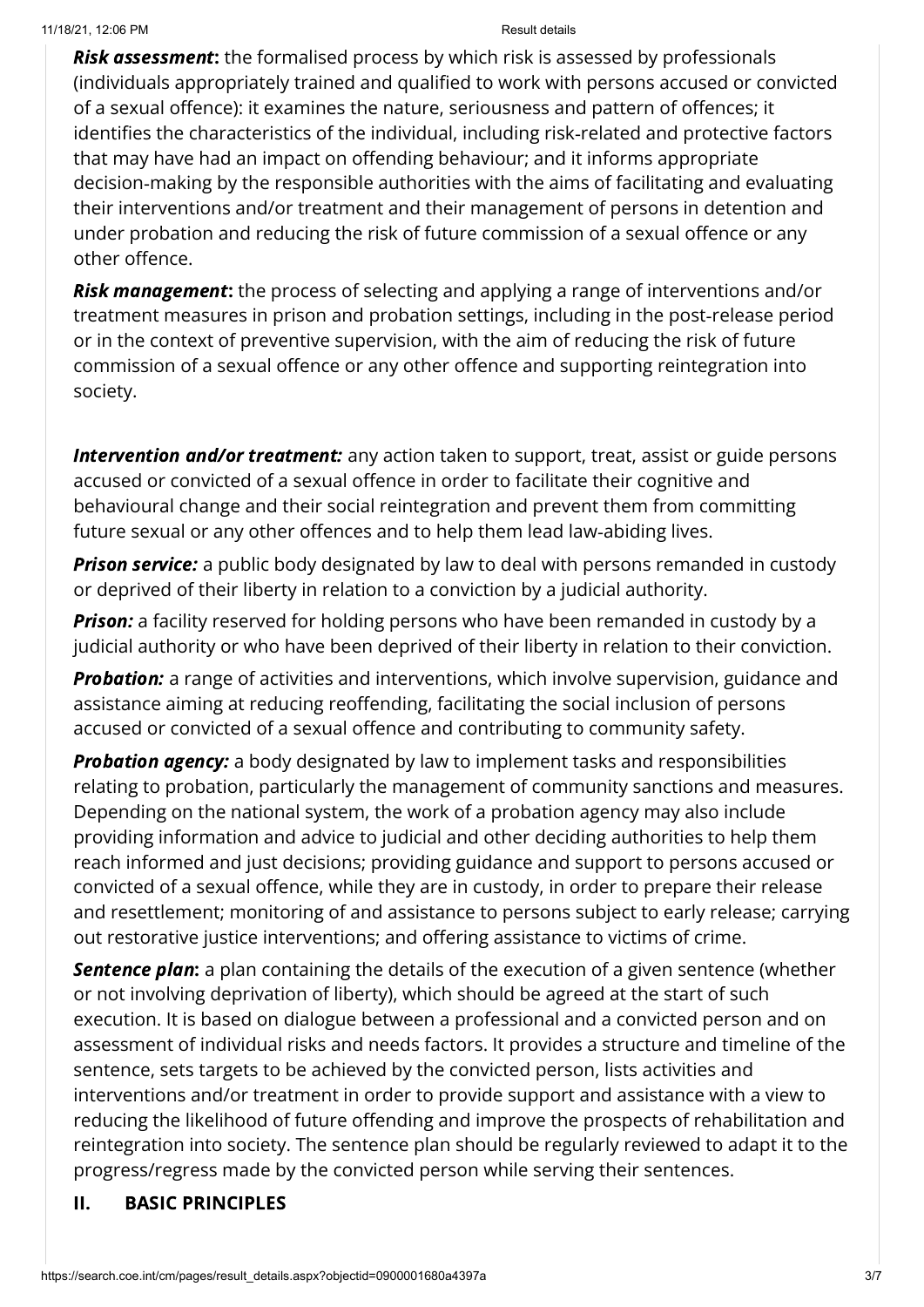1. Prison services and probation agencies should manage and seek to reintegrate persons accused or convicted of a sexual offence in line with the risk they pose and in accordance with the same standards and principles applied to other persons under their responsibility.

2. Positive steps should be taken to meet the distinctive needs of persons accused or convicted of a sexual offence, including their separate accommodation while in prison, where deemed necessary, and special management while in prison and under probation.

3. Preventing and responding to sexual offending are most effective in a multi‑disciplinary setting, involving partner agencies and facilitating sharing of information, expertise and resources in order to build a common vision of risk management and effective social reintegration.

4. Offending behaviour should be considered in a comprehensive manner, which takes account of behavioural, social, psychological and health factors.

5. Interventions and treatments should be evidence-based, proportionate and part of a comprehensive approach which helps individuals to address their offending behaviours.

6. Facilitating the co‑operation of persons accused or convicted of a sexual offence is central in all aspects of effective reintegration, including risk assessment, risk management, treatment and interventions.

7. Individually tailored sentence plans should be agreed at the beginning of the sentence, should continue until the end of the sentence and should be regularly updated. When drafting and implementing the sentence plan, the opinion and the co-operation of the person concerned should be sought, as far as practicable, to create a shared vision for their social reintegration.

8. Agencies managing persons accused or convicted of a sexual offence should work with local communities where appropriate, to facilitate risk management approaches and the social reintegration of individuals.

9. As far as possible, arrangements should be made to avoid disruptions of treatment or interventions, particularly when an accused or convicted person is moved between prison and probation services.

10. International co-operation should be facilitated where appropriate, in conformity with data protection rules and international agreements, with the aim of ensuring public protection while guaranteeing an appropriate level of protection of personal data.

# III. RISK AND NEEDS ASSESSMENT

11. Risk assessment should be carried out as early as possible in the criminal justice process by using identified formal procedure and validated risk assessment tools, in order to inform sentence- and management plans, as well as pre-sentence reports where required by the courts.

12. Risk assessment should be comprehensive and updated regularly as a prerequisite for taking informed decisions regarding the management, interventions and/or treatment of individuals accused or convicted of a sexual offence.

13. Where there are concerns regarding psychiatric disorders, risk assessment should be carried out after taking into account any psychiatric assessment, diagnosis and treatment.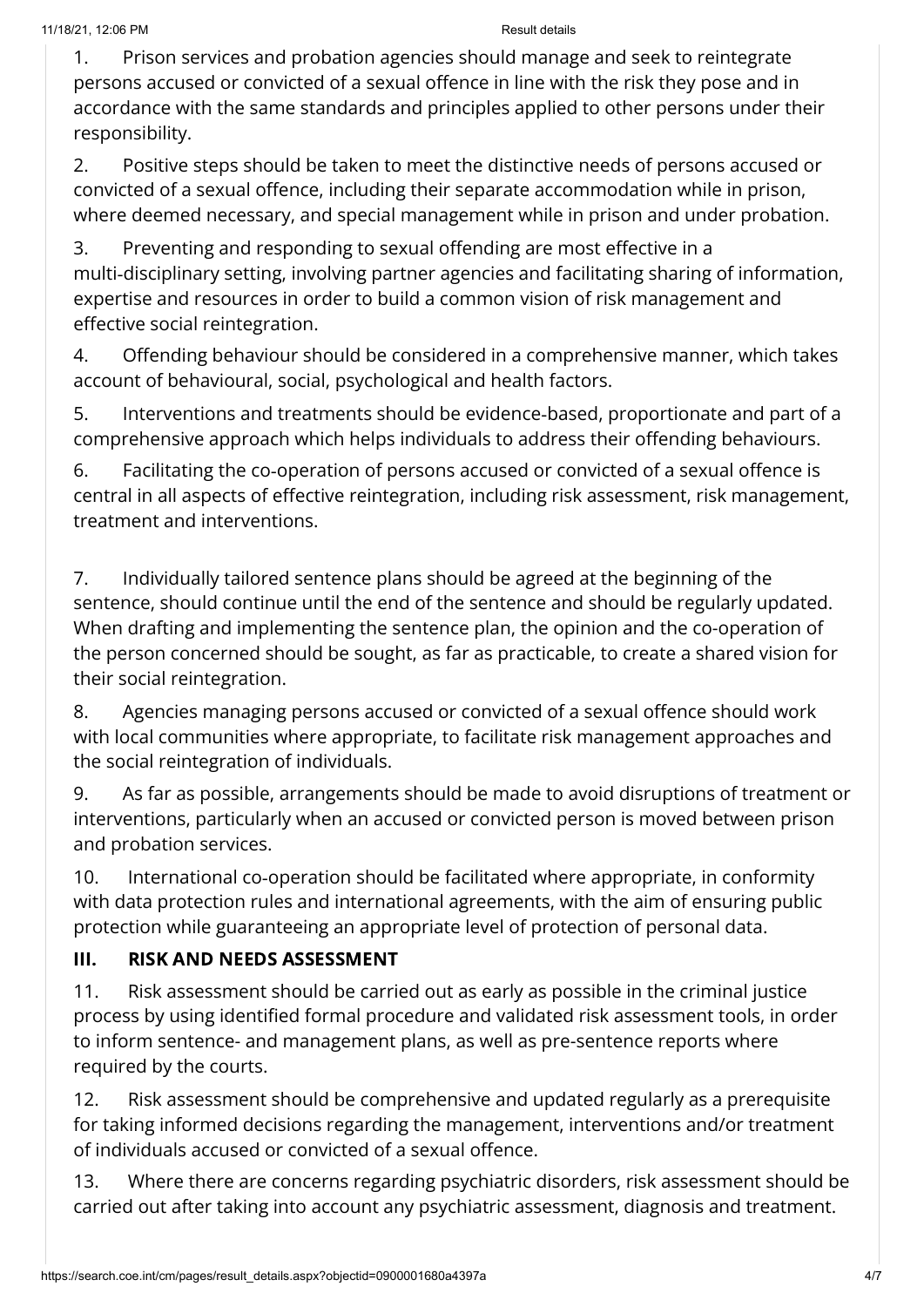14. Risk assessment professionals should be impartial and objective in providing their assessment.

# IV. MANAGEMENT, INTERVENTIONS AND TREATMENT IN PRISON

15. Risk assessment should be conducted or updated upon admission to prison. Where possible and deemed necessary, prisoners accused or convicted of a sexual offence should be accommodated in a separate assessment and referral unit to facilitate this process.

16. If the risk assessment suggests that community sanctions or measures could facilitate rehabilitation and reintegration, a prisoner should be considered, in conformity with national law, for a suspended sentence or early conditional release which may be combined with supervision and may include an obligation to attend interventions or undergo treatment.

17. Where necessary, protective measures should be available to prisoners accused or convicted of a sexual offence where necessary in order to prevent their victimisation and enhance their motivation for change.

18. Persons convicted of a sexual offence should, as part of their sentence plan, be offered access to interventions and/or treatment addressing their offending behaviour, the positive engagement in, and successful completion of which should be considered in early release decisions. Where possible, persons accused of a sexual offence may also consent to benefit from relevant interventions and/or treatment while in detention.

# V. MANAGEMENT, INTERVENTIONS AND TREATMENT UNDER PROBATION

19. Sentence plans should be individually tailored. All sentence plans should take into account any restrictions which might be imposed on the person, the services available locally, and should focus on multi-agency co-operation so that the person's compliance with the plan is facilitated as much as possible.

20. The probation staff developing an individual's sentence plan should be responsible for ensuring their part of its implementation and should be accountable for it. Probation staff should meet with persons under their care and/or supervision at regular intervals in accordance with their risk and needs.

21. Persons convicted of a sexual offence who are under probation supervision should be offered access to interventions and/or treatment aimed at addressing their offending behaviour and needs.

22. Persons under probation supervision should be informed of requirements and obligations that apply to them during their probationary period, as well as of any restrictions to which they may be subject, and of any subsequent changes.

23. At the end of the period of probation supervision, the sentence plan should be reviewed, if necessary, in relation to any restrictions still in place, or should be finalised, and the records appropriately stored or destroyed in accordance with national law.

# VI. DATA COLLECTION, INFORMATION SHARING AND WORK IN PARTNERSHIP

24. Only relevant data should be processed in relation to a person accused or convicted of a sexual offence and any data processing should be in conformity with the relevant international and national data protection rules.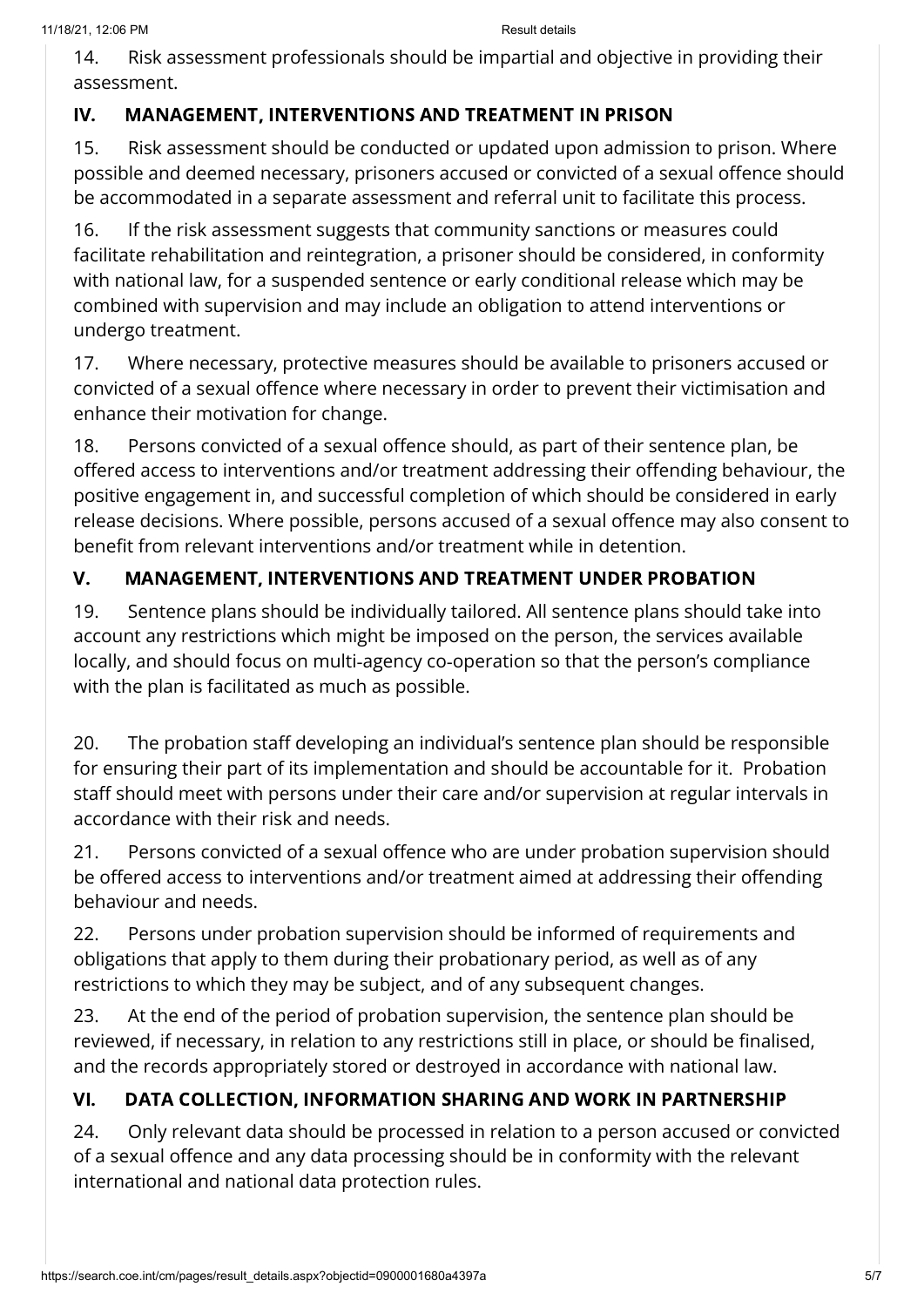25. Particular attention should be paid to strictly regulating the processing and sharing of data in the framework of criminal investigations and proceedings, including specific rules on the accountability of the organisations involved.

26. Internal guidelines and a system of effective sanctions should be put in place to combat careless handling or intentional misuse of such data.

27. There should be strictly regulated, periodically reviewed procedures for the storing and destroying of data.

28. In countries where there are registers or community notification schemes related to persons convicted of a sexual offence, the person concerned should be informed of the full extent of these policies. Such persons and the relevant agencies should be informed when someone has received a disclosure about them.

29. There should be bilateral and multilateral information sharing agreements for public protection purposes, in conformity with existing national and international data protection regulations.

# VII. VICTIMS AND COMMUNITY SUPPORT

30. The rights of victims to receive information as to the release of persons convicted of a sexual offence should be established and clarified in national law.

31. Where appropriate, prison services and probation agencies should liaise with other criminal justice agencies as well as with victim support services and other agencies as appropriate, to ensure that the needs of victims are met and in order to avoid continuing victimisation.

32. Interventions aimed at community support and engagement may be used when appropriate. However they should be approved by the probation agency, and are not a replacement for probation supervision itself.

33. Participation in restorative justice interventions, where available and appropriate, should be facilitated by providing information on the nature, relevance and availability of these interventions.

# VIII. STAFF SELECTION AND TRAINING

34. Recruitment and selection criteria for staff working with persons accused or convicted of a sexual offence should take into consideration personal capacities and professional qualifications of candidates, in order to ensure competency for dealing with such persons.

35. Prison and probation staff should be trained to facilitate the rehabilitation and social reintegration of persons accused or convicted of a sexual offence by using an evidence-based programme of intervention and/or treatment-related activities, professional interaction, and assistance.

36. Treatment and intervention programmes should be implemented by specially trained prison and probation staff and be closely supervised by qualified professionals.

37. Staff should receive adequate and ongoing training to ensure that they are updated and able to perform their roles to a high standard.

38. Continuous support and assistance should be provided to staff working with persons accused or convicted of a sexual offence as such staff may experience increased vicarious trauma and stress‑related symptoms and can be stigmatised.